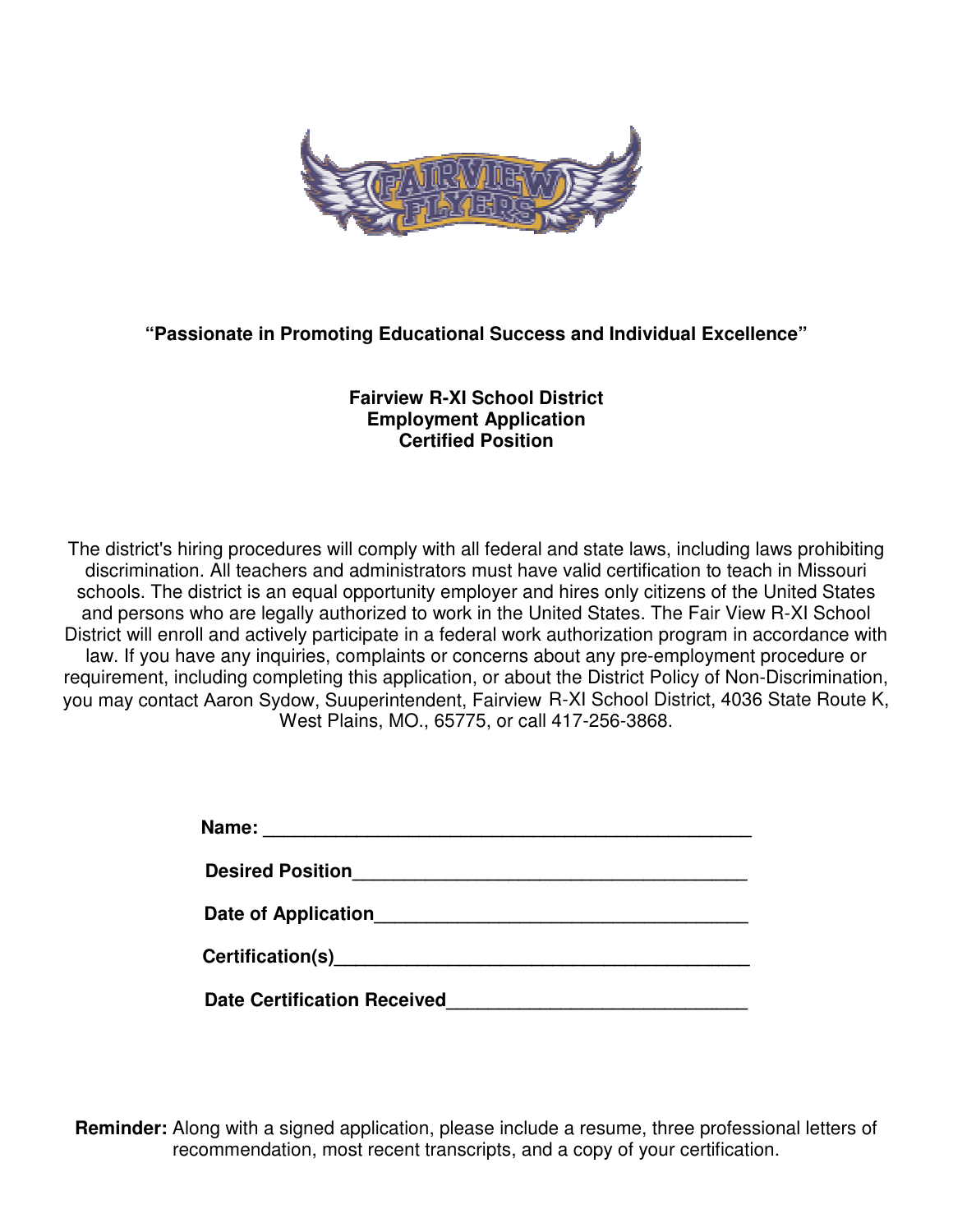# **Certified Staff Employment Application**

| <b>Applicant Information</b>            |                                                                            |                      |                      |                     |              |                  |          |  |
|-----------------------------------------|----------------------------------------------------------------------------|----------------------|----------------------|---------------------|--------------|------------------|----------|--|
| Full Name:                              |                                                                            |                      |                      |                     |              | Date:            |          |  |
| Address:                                | Last                                                                       | First                |                      |                     | M.I.         |                  |          |  |
|                                         | <b>Street Address</b>                                                      |                      |                      |                     |              | Apartment/Unit # |          |  |
| Phone:<br>(                             | City<br>$\lambda$                                                          |                      | E-mail Address:      |                     | <b>State</b> |                  | ZIP Code |  |
| Date Available:<br>Social Security No.: |                                                                            |                      |                      |                     |              |                  |          |  |
|                                         |                                                                            | <b>Certification</b> |                      |                     |              |                  |          |  |
| Type of<br>Certification:               | <b>Other Certifications:</b>                                               |                      |                      |                     |              |                  |          |  |
| States:                                 | Subject(s)                                                                 |                      |                      |                     |              |                  |          |  |
|                                         | Position for which you are applying :                                      |                      |                      |                     |              |                  |          |  |
| Subjects:                               |                                                                            | Grade Levels:        |                      |                     |              |                  |          |  |
|                                         | Extra duty positions you would be interested<br>in sponsoring or coaching: |                      |                      |                     |              |                  |          |  |
|                                         |                                                                            |                      |                      |                     |              |                  |          |  |
|                                         |                                                                            | <b>Education</b>     |                      |                     |              |                  |          |  |
| High School:                            |                                                                            | Address:             |                      |                     |              |                  |          |  |
| From:                                   | To:                                                                        | Did you graduate?    | YES<br>$\Box$        | NO<br>$\Box$        | Degree:      |                  |          |  |
| Location:<br>College:                   |                                                                            |                      |                      |                     |              |                  |          |  |
| From:                                   | To:                                                                        | Did you graduate?    | <b>YES</b>           | NO<br>$\mathsf{L}$  | Degree:      |                  |          |  |
| College:<br>Location:                   |                                                                            |                      |                      |                     |              |                  |          |  |
| From:                                   | To:                                                                        | Did you graduate?    | YES<br>$\Box$        | <b>NO</b><br>$\Box$ | Degree:      |                  |          |  |
| Location:<br>College:                   |                                                                            |                      |                      |                     |              |                  |          |  |
| From:                                   | To:                                                                        | Did you graduate?    | YES<br>$\Box$        | <b>NO</b><br>$\Box$ | Degree:      |                  |          |  |
| Location:<br>College:                   |                                                                            |                      |                      |                     |              |                  |          |  |
| From:                                   | To:                                                                        | Did you graduate?    | <b>YES</b><br>$\Box$ | $NO$<br>$\Box$      | Degree:      |                  |          |  |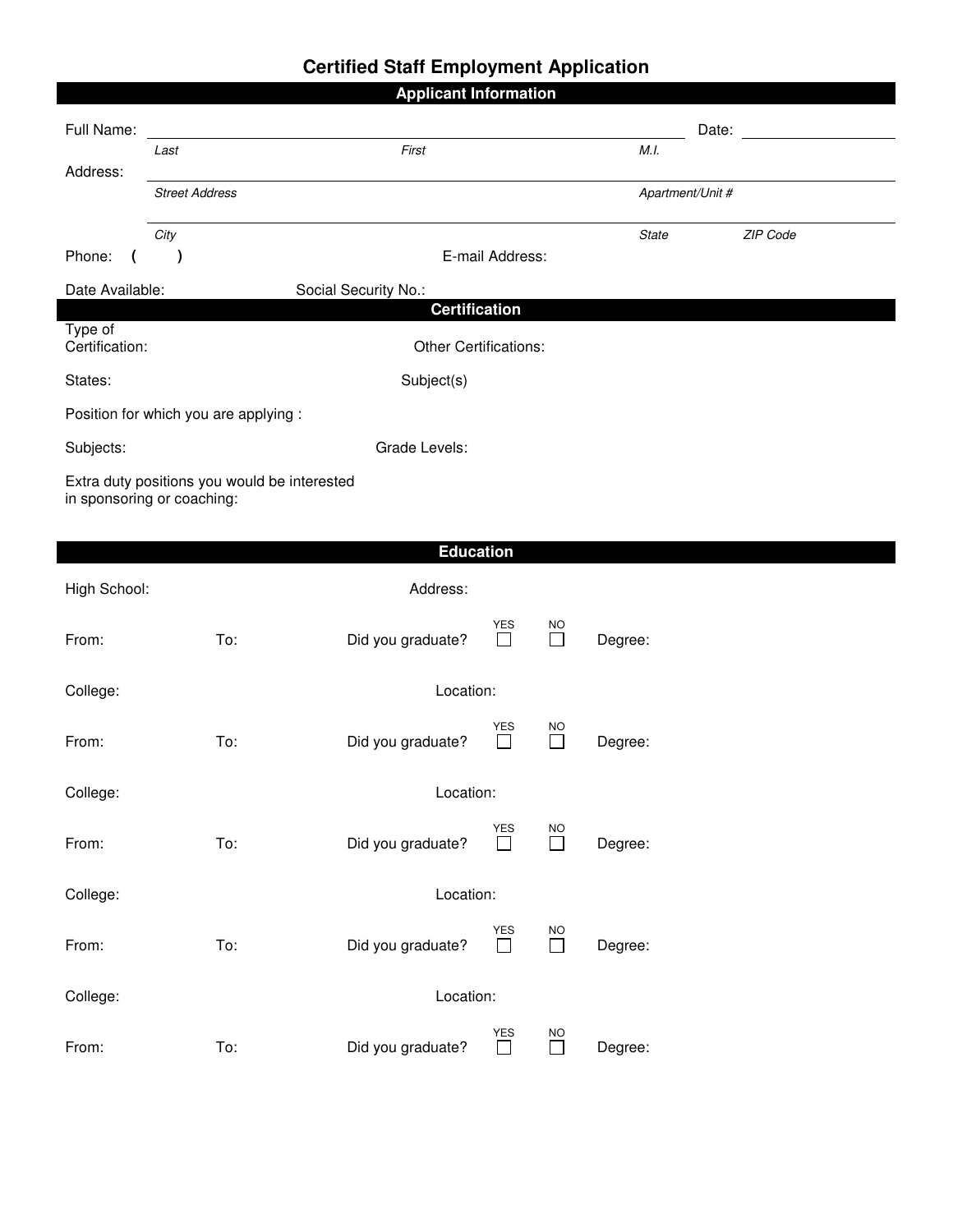|                   |                                                          | <b>References</b>          |                     |             |                |               |  |
|-------------------|----------------------------------------------------------|----------------------------|---------------------|-------------|----------------|---------------|--|
|                   | Please list three professional references.               |                            |                     |             |                |               |  |
| Full Name:        |                                                          |                            | Relationship:       |             |                |               |  |
| Position:         |                                                          |                            |                     | Phone:      | $\overline{ }$ | $\lambda$     |  |
| Address:          |                                                          |                            |                     |             |                |               |  |
| Full Name:        |                                                          | Relationship:              |                     |             |                |               |  |
| Position:         |                                                          |                            |                     | Phone:      | $\overline{ }$ | $\lambda$     |  |
| Address:          |                                                          |                            |                     |             |                |               |  |
| Full Name:        | Relationship:                                            |                            |                     |             |                |               |  |
| Position:         |                                                          |                            |                     | Phone:      | $\overline{ }$ | $\lambda$     |  |
| Address:          |                                                          | <b>Teaching Experience</b> |                     |             |                |               |  |
| School:           |                                                          |                            |                     | Phone:      | $\sqrt{ }$     | $\lambda$     |  |
| Address:          |                                                          |                            |                     | Supervisor: |                |               |  |
| Position:         |                                                          |                            |                     |             |                |               |  |
| Responsibilities: |                                                          |                            |                     |             |                |               |  |
| From:             | To:                                                      |                            |                     |             |                |               |  |
|                   | May we contact your previous supervisor for a reference? | YES<br>$\Box$              | NO.<br>$\Box$       |             |                |               |  |
| School:           |                                                          |                            |                     | Phone:      | $\sqrt{2}$     | $\mathcal{E}$ |  |
| Address:          |                                                          |                            |                     | Supervisor: |                |               |  |
| Position:         |                                                          |                            |                     |             |                |               |  |
| Responsibilities: |                                                          |                            |                     |             |                |               |  |
| From:             | To:                                                      |                            |                     |             |                |               |  |
|                   | May we contact your previous supervisor for a reference? | YES<br>$\Box$              | <b>NO</b><br>$\Box$ |             |                |               |  |
| School:           |                                                          |                            |                     | Phone: (    |                | $\rightarrow$ |  |
| Address:          |                                                          |                            |                     | Supervisor: |                |               |  |
| Position:         |                                                          |                            |                     |             |                |               |  |
| Responsibilities: |                                                          |                            |                     |             |                |               |  |
| From:             | To:                                                      |                            |                     |             |                |               |  |
|                   | May we contact your previous supervisor for a reference? | YES<br>$\Box$              | <b>NO</b><br>$\Box$ |             |                |               |  |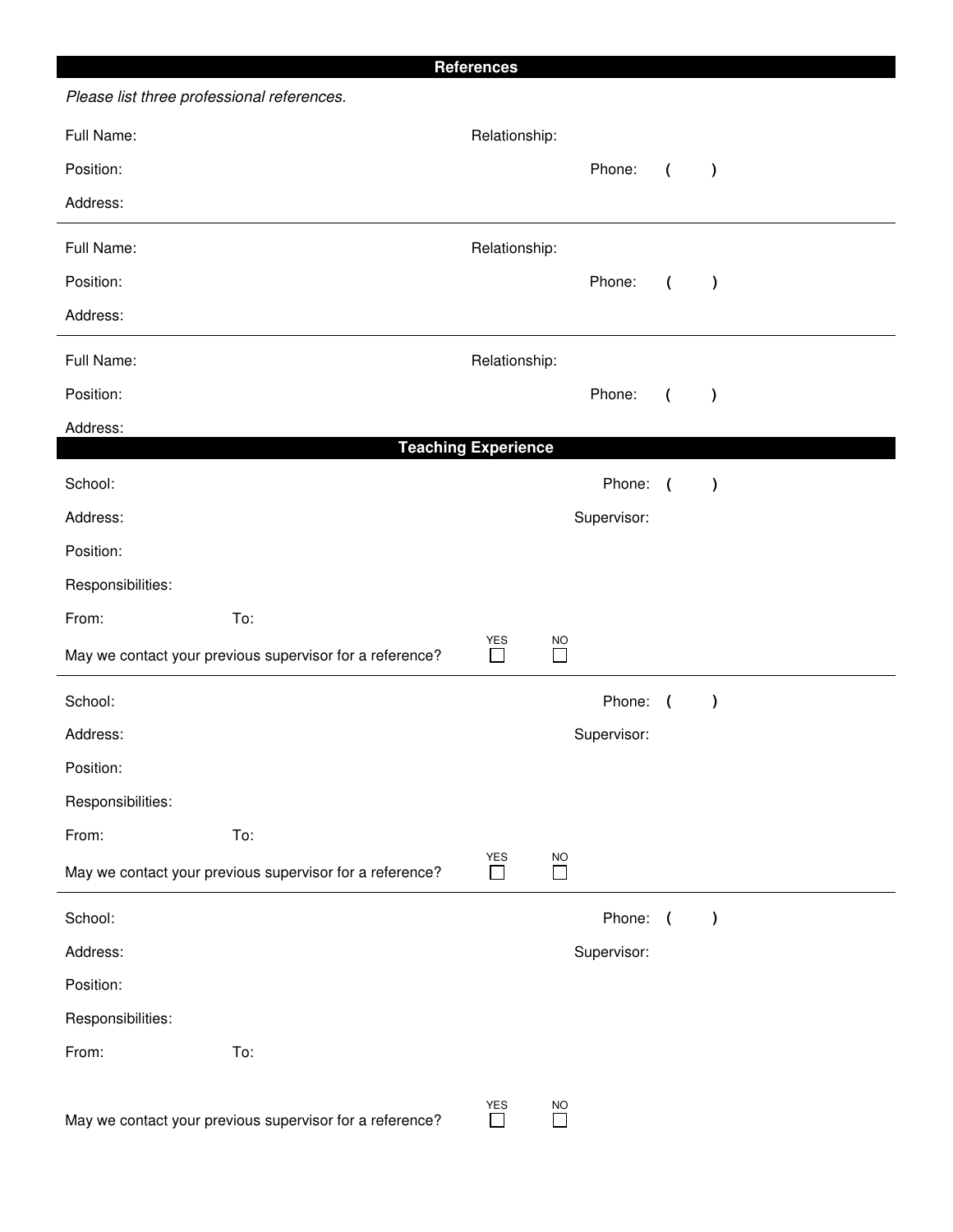#### **Employment Questions**

- 1. Have you ever been arrested for, or charged with or convicted of a felony or misdemeanor?
- 2. Has the division of family service or a similar agency in another state or jurisdiction ever issued a determination or finding of cause or reason to believe or suspect that you have engaged in a physical, emotional, or psychological or sexual abuse or neglect of a child?\_\_\_\_\_\_\_\_\_\_\_\_\_\_\_\_
- 3. Have you ever been released or terminated or have you ever resigned from school-related employment because of misconduct or unsatisfactory service?
- 4. Have you ever had a teaching certificate revoked or suspended?
- 5. Have you ever pleaded guilty or nolo contender (no contest) to a felony or misdemeanor?\_\_\_\_\_\_\_\_\_\_\_\_\_\_\_\_\_\_\_\_
- 6. If the answer to any of the foregoing questions is "yes," please explain below.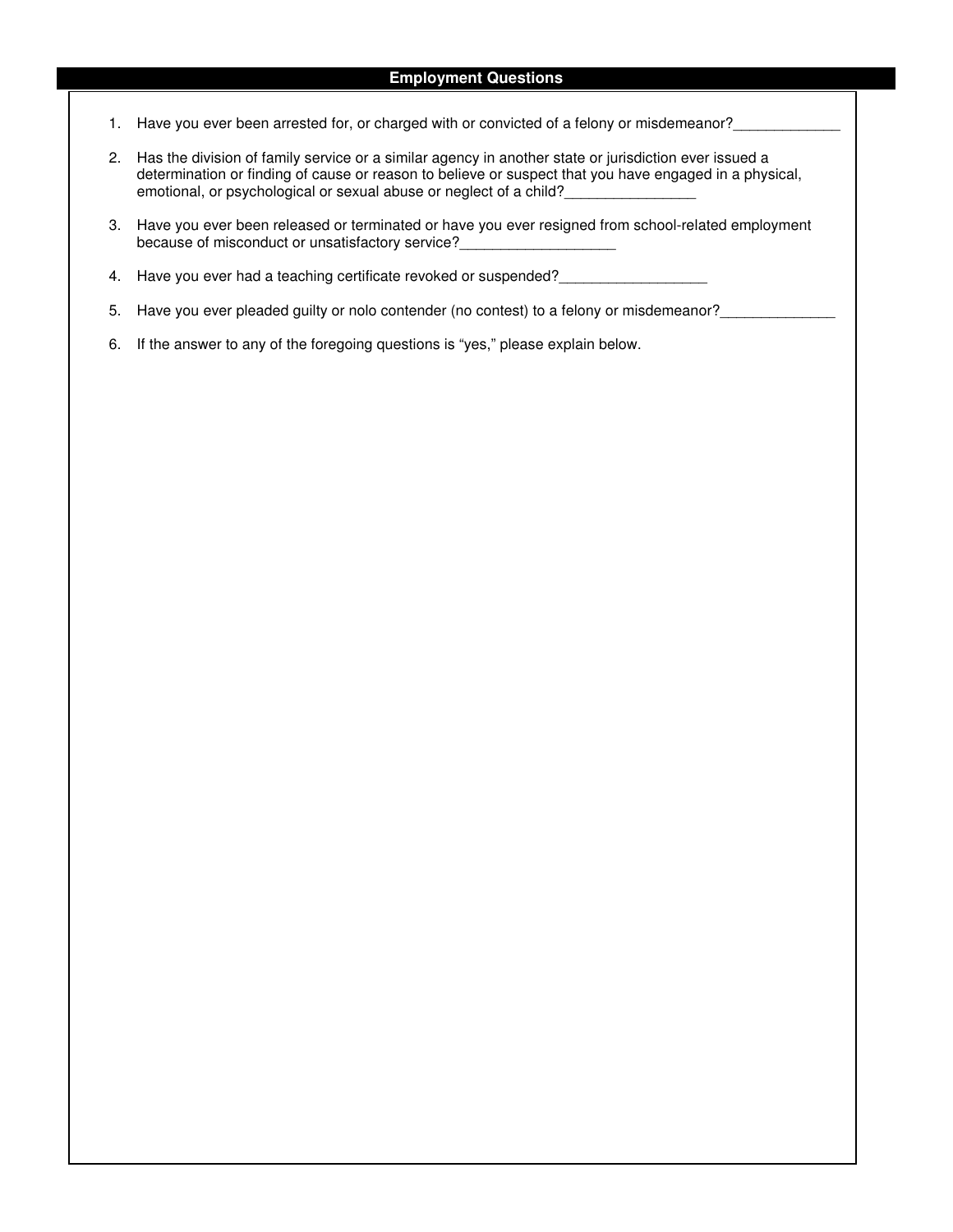### **Professional Statements**

1. Why are you passionate about education?

2. Why did you decide to become an educator?

3. What approaches do you utilize to motivate your students?

4. What specific strategies do you use to achieve results with students?

5. What is your discipline philosophy?